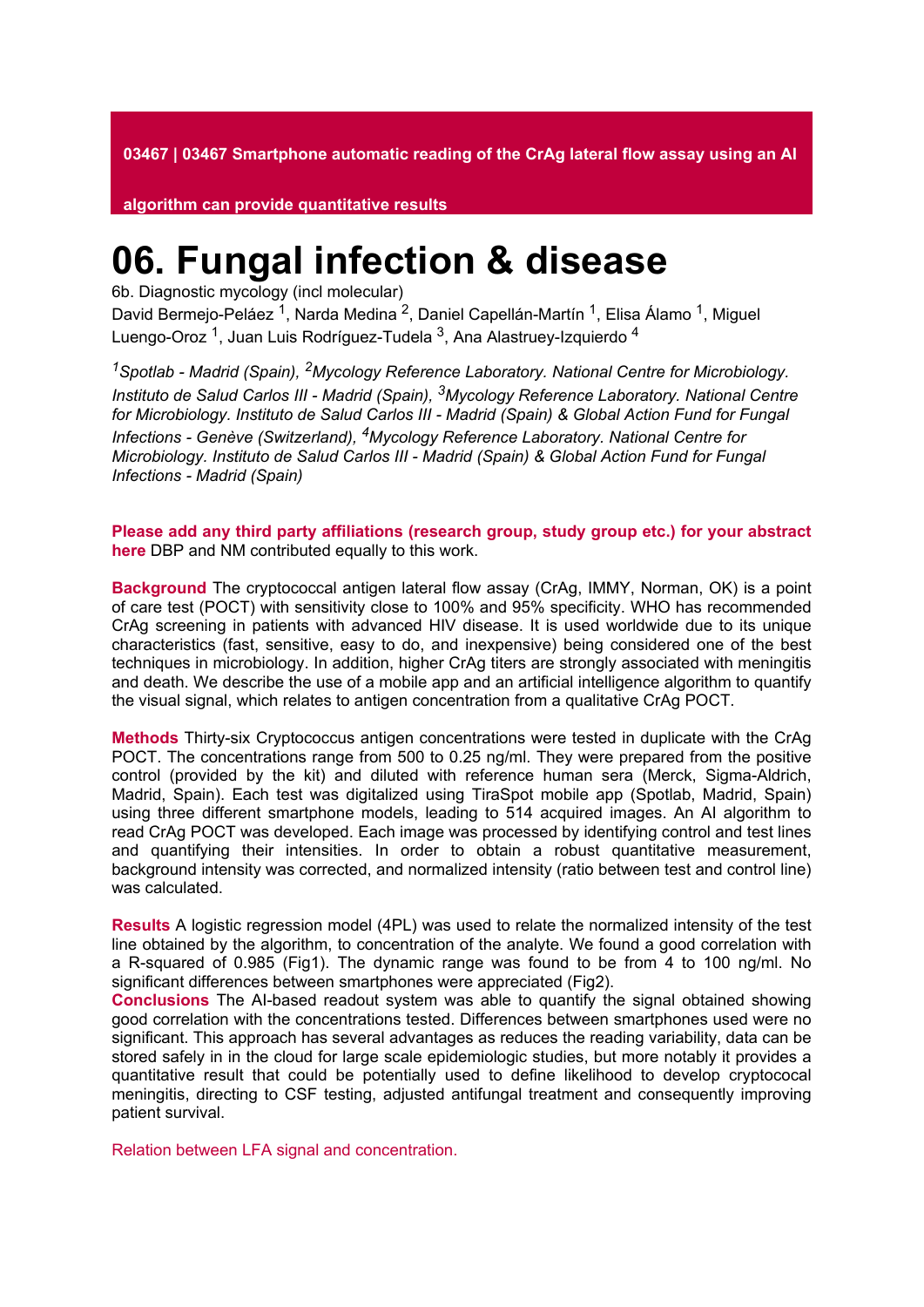





Fitted curves for different smartphones.